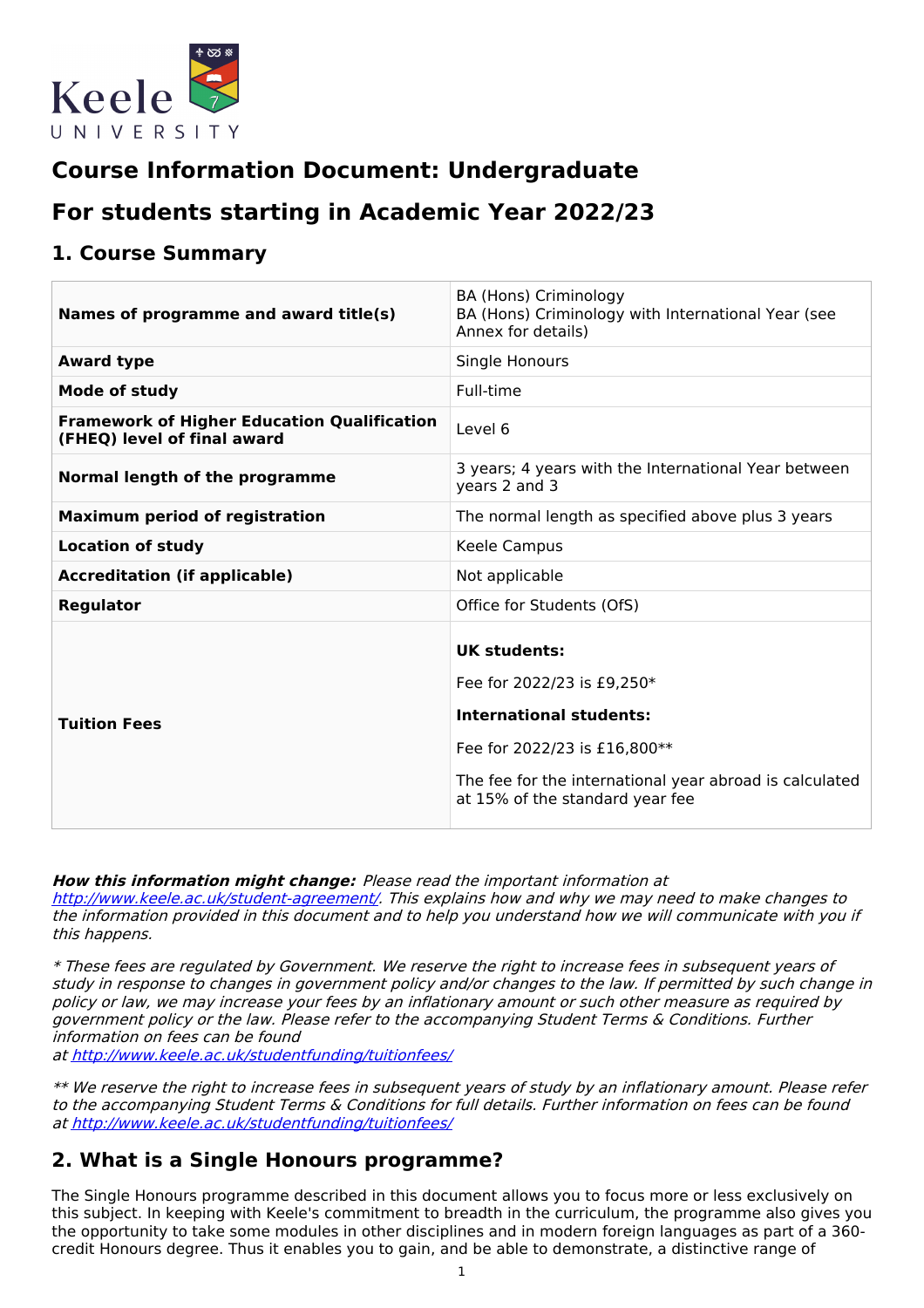# **3. Overview of the Programme**

Criminology is a rapidly developing discipline which draws on theories and research methods from across the social and human sciences. It is both a theoretical and an empirical discipline. Criminology attempts to develop a systematic understanding of crime and official and unofficial ways of responding to it. It also seeks to establish a firm evidence base for that understanding using a range of research methods.

Keele University pioneered the teaching of criminology at undergraduate level in the United Kingdom and students will be taught by active criminological researchers. A wide range of core and programme approved elective modules in criminology is available in all three years of the Programme.

Criminology at Keele draws on the intellectual traditions and perspectives of other disciplines across the social sciences, but the focus of the Programme, and the content of core modules, is always explicitly criminological.

# **4. Aims of the programme**

The broad aims of the programme are to enable you to:

- Think, talk, and write about crime, crime control and the ways in which they are represented in a systematic way drawing on the intellectual traditions and scholarly methods of the social sciences.
- Understand, evaluate and apply a range of theories about the nature, measurement and causes of crime.
- Acquire a critical understanding of the nature and development of a variety of formal and informal responses to crime, including policing and the operation of the criminal justice and penal systems.
- Appreciate the theory and empirical reality of crime and crime control in their historical, social, political, and economic contexts.
- Become familiar with the main quantitative and qualitative methods of social scientific research used in the collection and analysis of criminological data.
- Develop the ability to conduct and report on their own research using relevant criminological concepts, suitable methods of investigation and appropriate techniques of scholarship in the social sciences.
- Obtain the knowledge, skills, capabilities and personal qualities necessary for them to find a fulfilling and rewarding career and become informed and active citizens with a lifelong interest in studying crime and ways of controlling it.

Criminology draws on a wide range of human and social science disciplines. The subject's theoretical and methodological development reflects the rapid social changes of contemporary society and is responsive to the increasing cross-fertilisation of ideas and methods between the human and social sciences.

In its modern form, Criminology it is characterised by robust debates over how to:

- conceptualise and explain its subject matter
- put its theories into operation in conducting research
- inform debates over crime control policy; the scope of human rights; the links between criminal and social justice; and the expanding knowledge bases of crime prevention, security and justice-related professions
- develop and enhance its methodological and technical expertise in handling different kinds of data (including large data sets ('big data'), open data and internet data)
- manage sensitive ethical issues arising from empirical research

Source: Criminology Subject Benchmark Statement, 2014

# **5. What you will learn**

The intended learning outcomes of the programme (what students should know, understand and be able to do at the end of the programme), can be described under the following headings:

- Subject knowledge and understanding
- Subject specific skills
- Key or transferable skills (including employability skills)

## **Subject knowledge and understanding**

Successful students will be able to:

Explain the distinctive characteristics of criminology as a discipline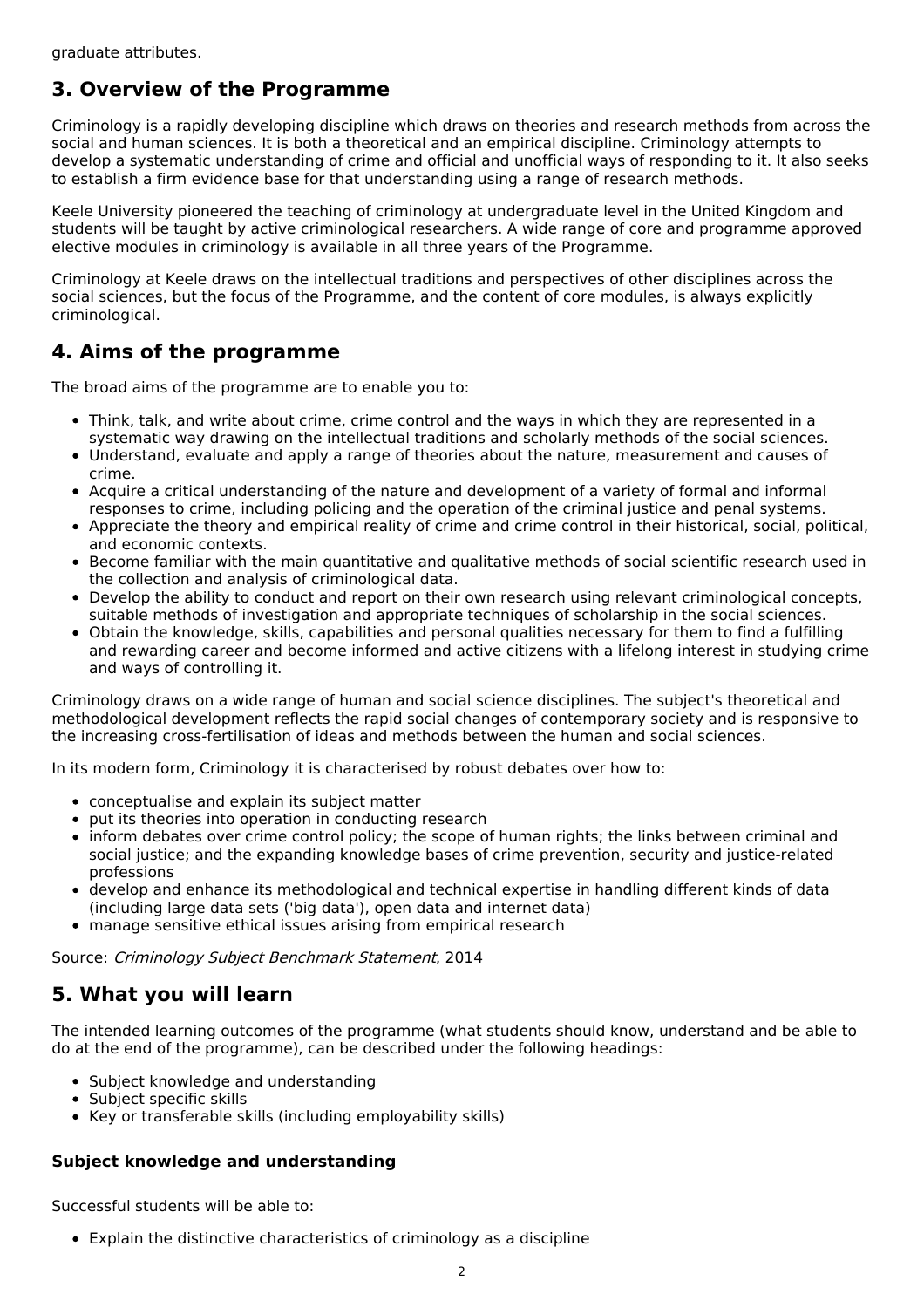- Recognise the relationship between crime and other social problems
- Distinguish between and evaluate the principal ways of measuring crime and victimisation
- Recognise the main theoretical traditions in criminology and illustrate their application in understanding different forms of crime and criminal justice processes, policies and practices
- Recognise the social context in which investigative techniques and practices have emerged and operate
- Identify a range of debates about the nature of punishment and its representation in our culture
- Identify and assess the ways in which psychosocial perspectives may contribute to the operation of  $\bullet$ Criminal Justice and to our understanding of the causes of crime and its impacts
- Critically engage with scholarly and policy debates about policing and the police
- Engage critically with the term 'community' in relation to attempts to manage crime and disorder
- Assess the role and contribution of the public police and other institutions through which policing is  $\bullet$ provided and how they relate to each other
- $\bullet$ Recognise and describe the relationships between crime, responses to it and social divisions and diversity
- Recognise and illustrate the impact of social change on crime and ways of responding to it
- Recognise the relevance and limits of criminological knowledge in explaining the consequences of rapid social change
- Describe the development and current organisation and operation of official and unofficial responses to crime
- Recognise different approaches to social scientific research and their use in investigating crime and  $\bullet$ responses to it
- Explain the impact of globalisation and other processes of social change on crime and criminal justice
- Evaluate the capacity of criminological theory and research,including comparative analysis,to explain  $\bullet$ contemporary developments in crime and social control
- Explain the relationship between theory, methodology and methods in criminological research
- Analyse the history, logics and processes of quantitative and qualitative social science research in  $\bullet$ criminology
- Develop knowledge and understanding of how individuals work in various criminal justice and related organisations
- Demonstrate a critical understanding of the theories and concepts underpinning a chosen area of study
- Critically assess the research literature in a specific area of criminological interest
- Recognise, interpret and evaluate theories, concepts and research in defined areas at the forefront of criminology
- Apply established criminological theories and methods of inquiry to understanding and resolving new and unfamiliar criminological problems in areas of current research activity

## **Subject specific skills**

Successful students will be able to:

- Use appropriate bibliographic search tools to find relevant criminological materials in hard copy and electronic formats
- Identify the main points of key texts and use them in developing arguments and making judgements about criminological issues
- Present written work in criminology in an appropriate scholarly style using the Harvard system of citation and referencing
- Make use of research evidence, other data and some basic criminological theories in developing arguments and making judgements about criminological issues
- Distinguish between the principal approaches to the measurement of crime and victimisation and appreciate their use in relation to different forms of crime
- Evaluate criminological theories and apply them to the analysis of contemporary social problems and Institutions
- Recognise different approaches to social scientific research (including comparative analysis) and their usefulness in investigating different forms of crime and victimisation
- Recognise and describe the contributions, complexities and limitations of a range of investigatory and evidence-gathering techniques
- Understand and account for the changing nature and scope of punishment
- Evaluate criminological theories and apply them to the analysis of contemporary social problems and institutions
- Describe the development and current organisation, governance and operation of official and unofficial responses to crime and victimisation, including policing, punishment and other approaches to preventing harm and ensuring personal safety
- Identify different representations of crime, victimisation and responses to them in the media and by agents of crime control.
- Develop practical skills that are relevant to doing criminal justice work
- Reflect on the legal and social justice contexts of doing criminal justice work
- Identify and evaluate the range of different strategies and approaches by which policing is undertaken,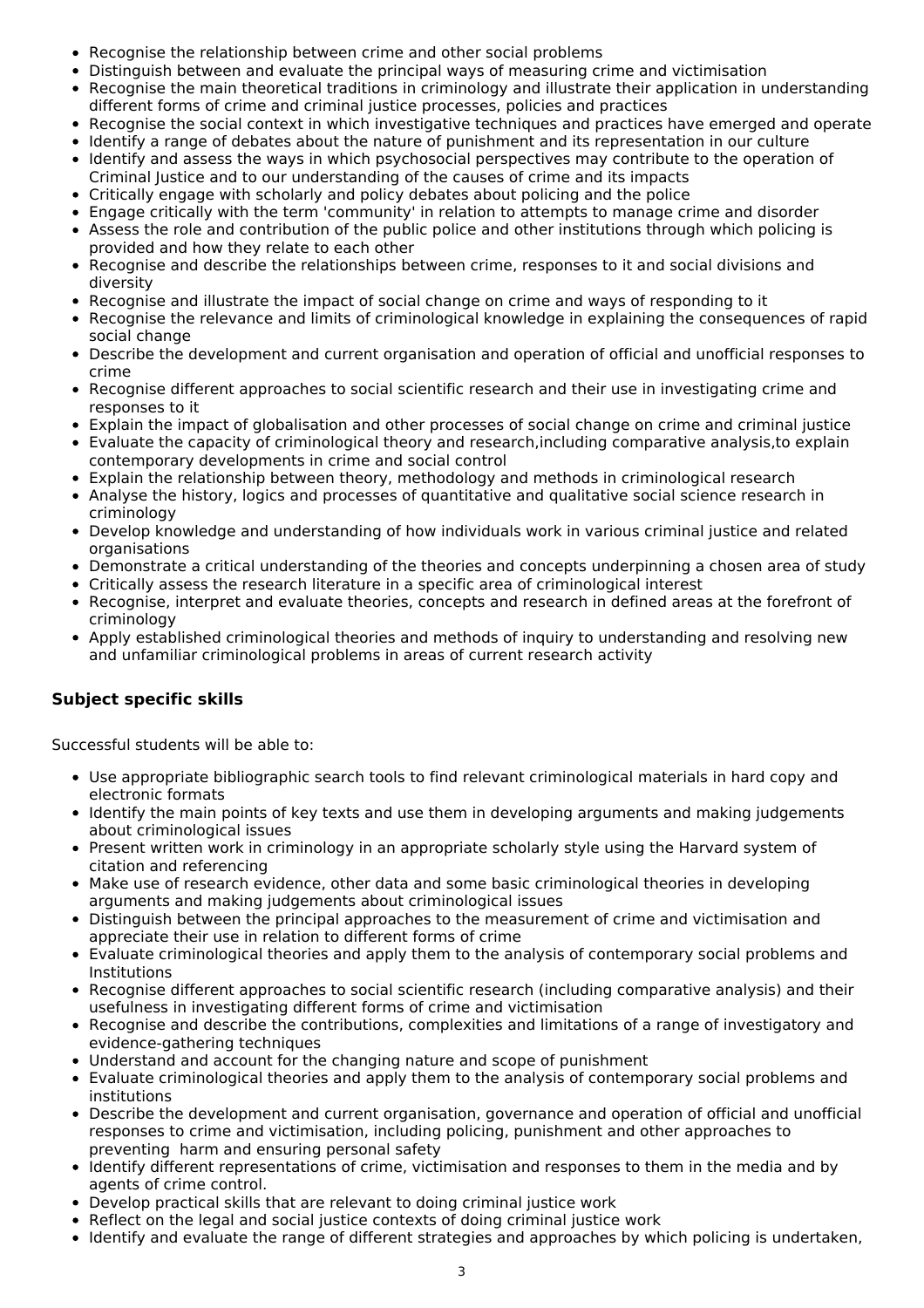and the debates and controversies to which they have given rise

- Identify possible directions in which further empirical research and theoretical development might take place in areas of criminology at the forefront of the discipline
- Undertake further study at the forefront of criminology
- Formulate research questions and identify appropriate research strategies to address them
- Assess the usefulness of computer software in collating, retrieving and analysing research data
- Identify and assess the ethical issues that may arise in relation to criminological research
- Describe and make critical judgements about developments in current areas of research in criminology
- Communicate ideas informed by contemporary research and new developments in criminological theory both orally and in writing
- Manage their own learning making use of appropriate criminological materials in a current area of research activity

## **Key or transferable skills (including employability skills)**

Successful students will be able to:

- Find and make use of information from closed and open sources using online search tools
- Reflect on and plan their own learning by acting appropriately on feedback
- Communicate ideas and arguments orally and in writing to an audience of their peers using appropriate visual presentation aids
- Evaluate and make use of abstract theories in analysing and resolving problems working alone and as a member of a team
- Communicate complex arguments supported by appropriate evidence both orally and in writing
- Design a research project and undertake a range of basic research tasks making appropriate use of information technology
- Present written work in an appropriate scholarly style using the Harvard system of citation and referencing
- Produce written work that is concise, well written and organised, clearly and persuasively argued and supported with relevant evidence drawn from a range of appropriately acknowledged sources
- Identify information gaps and develop strategies to fill them by locating and accessing additional information
- Locate, review and evaluate information and data on a research topic and apply to an analysis of the topic
- Work collaboratively and across disciplinary boundaries as a member of a team using materials from a range of sources in the social sciences, law and the humanities
- Prepare for future employability by enhancing a personal and career development portfolio
- Work productively in a largely unstructured context exercising initiative and personal responsibility
- Make decisions and plan activity in uncertain and unpredictable contexts
- Explain the methods used in investigating a specific research problem,acknowledging the problems and limitations
- Undertake an independent field- or library-based investigation

## **Keele Graduate attributes**

Engagement with this programme will enable you to develop your intellectual, personal and professional capabilities. At Keele, we call these our ten Graduate Attributes and they include independent thinking, synthesizing information, creative problem solving, communicating clearly, and appreciating the social, environmental and global implications of your studies and activities. Our educational programme and learning environment is designed to help you to become a well-rounded graduate who is capable of making a positive and valued contribution in a complex and rapidly changing world, whichever spheres of life you engage in after your studies are completed.

Further information about the Keele Graduate Attributes can be found here: <http://www.keele.ac.uk/journey/>

# **6. How is the programme taught?**

Learning and teaching methods used on the programme vary according to the subject matter and level of the module. They include the following:

- **Traditional lectures** where the lecturer provides students with a framework for reading and independent study. Some lecture classes may feature guest speakers working in the criminal justice system; others involve video and audio presentations
- **Interactive learning** in large classes where students have the opportunity to work together in smaller groups, interact with the lecturer and reflect on their own learning. Interactive lectures may involve the use of voting systems or involve students in a variety of other learning activities
- **Seminar groups** where smaller groups of students meet and key issues can be discussed in greater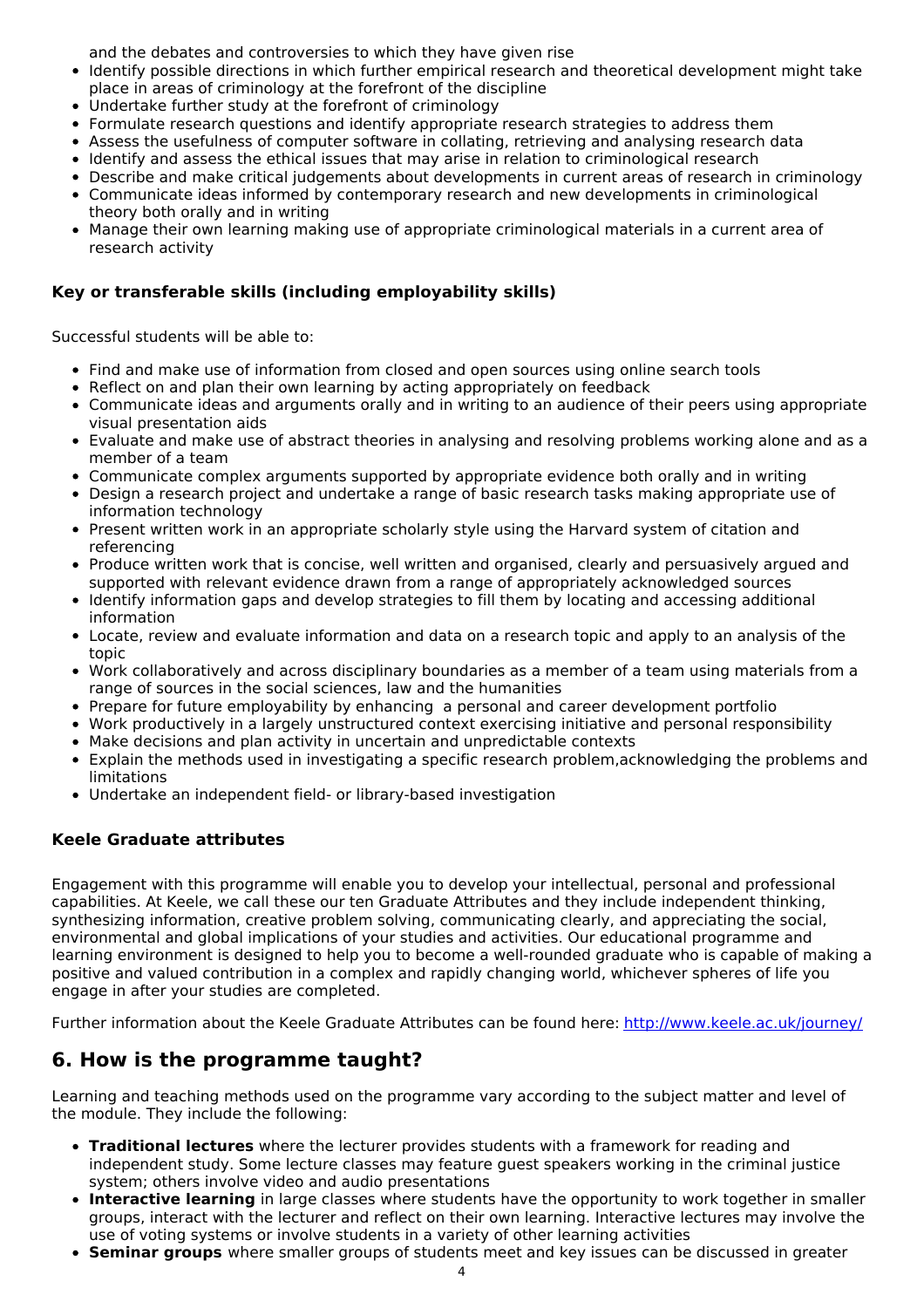depth. Students are expected to play a full part, and occasionally to lead, these discussions. Some seminars consist largely of student presentations and many are based on the application of criminological ideas to case studies drawn from the media and the findings of criminological research

- **Workshops** are used for some modules and often have a more practical, task-based format, or integrate elements of seminars with elements of lecture input.
- **Independent study** based on directed reading from text books, research monographs, academic  $\bullet$ journals, official government publications and the media
- **Web-based learning** using the Keele Learning Environment (KLE)and Microsoft Teams (MS Teams). The KLE is an online learning environment used to give students easy access to a wide range of resources and research tools, and as a platform for online discussions, quizzes, announcements and blogs
- The **dissertation** double module in Criminology taken in the final year, gives students the opportunity to undertake a piece of independent research supervised and supported by a member of staff

Apart from these formal activities, students are also provided with regular opportunities to talk through particular areas of difficulty, and any special learning needs they may have, with their Personal Tutors or module lecturers on a one-to-one basis.

These learning and teaching methods enable students to achieve the learning outcomes of the programme in a variety of ways. For example:

- Lectures and independent study allow students to gain a systematic understanding of criminological ideas and how they may be used to analyse a variety of contemporary social problems
- Seminars and online discussions provide opportunities for students to ask questions about, and suggest answers to, criminological problems in a responsible way, and to present their own ideas to members of staff and other students using an appropriate medium of communication
- Interactive lectures, seminars and web-based activities encourage students to reflect on their own learning and take responsibility for its development by addressing areas of difficulty, perhaps by discussing them with their fellow students or by getting additional help from a member of staff
- Undertaking a research dissertation with the support of an experienced and active researcher allows students to formulate relevant research questions and devise a feasible and ethically sound strategy for investigating them

# **7. Teaching Staff**

The permanent teaching staff on the Criminology Programme currently consists of readers, senior lecturers, permanent and temporary lecturers and teaching fellows. Most members of staff other than teaching fellows have, or are working towards, doctorates (PhDs or the equivalent) in criminology, criminal justice or a closely related subject in law or the social sciences. As members of the Research Centre for Social Policy and the Keele Institute for Social Inclusion (KISI), they are all active researchers whose work across many different aspects of criminology has been widely published in books, research monographs and leading international journals.

The staff group has extensive experience of teaching at undergraduate and postgraduate level at universities in the UK and abroad. Most members of staff hold accredited or recognised teaching qualifications and several are fellows or associates of the Higher Education Academy.

The University will attempt to minimise changes to our core teaching teams, however, delivery of the programme depends on having a sufficient number of staff with the relevant expertise to ensure that the programme is taught to the appropriate academic standard.

Staff turnover, for example where key members of staff leave, fall ill or go on research leave, may result in changes to the programme's content. The University will endeavour to ensure that any impact on students is limited if such changes occur.

# **8. What is the structure of the Programme?**

The academic year runs from September to June and is divided into two semesters. The number of weeks of teaching will vary from programme to programme, but you can generally expect to attend scheduled teaching sessions between the end of September and mid-December, and from mid-January to the end of April. Our degree courses are organised into modules. Each module is usually a self-contained unit of study and each is usually assessed separately with the award of credits on the basis of 1 credit  $= 10$  hours of student effort. An outline of the structure of the programme is provided in the tables below.

There are three types of module delivered as part of your programme. They are:

- Compulsory modules a module that you are required to study on this course;
- Optional modules these allow you some limited choice of what to study from a list of modules;
- Elective modules (Global Challenge Pathways at Level 4) a choice of modules from different subject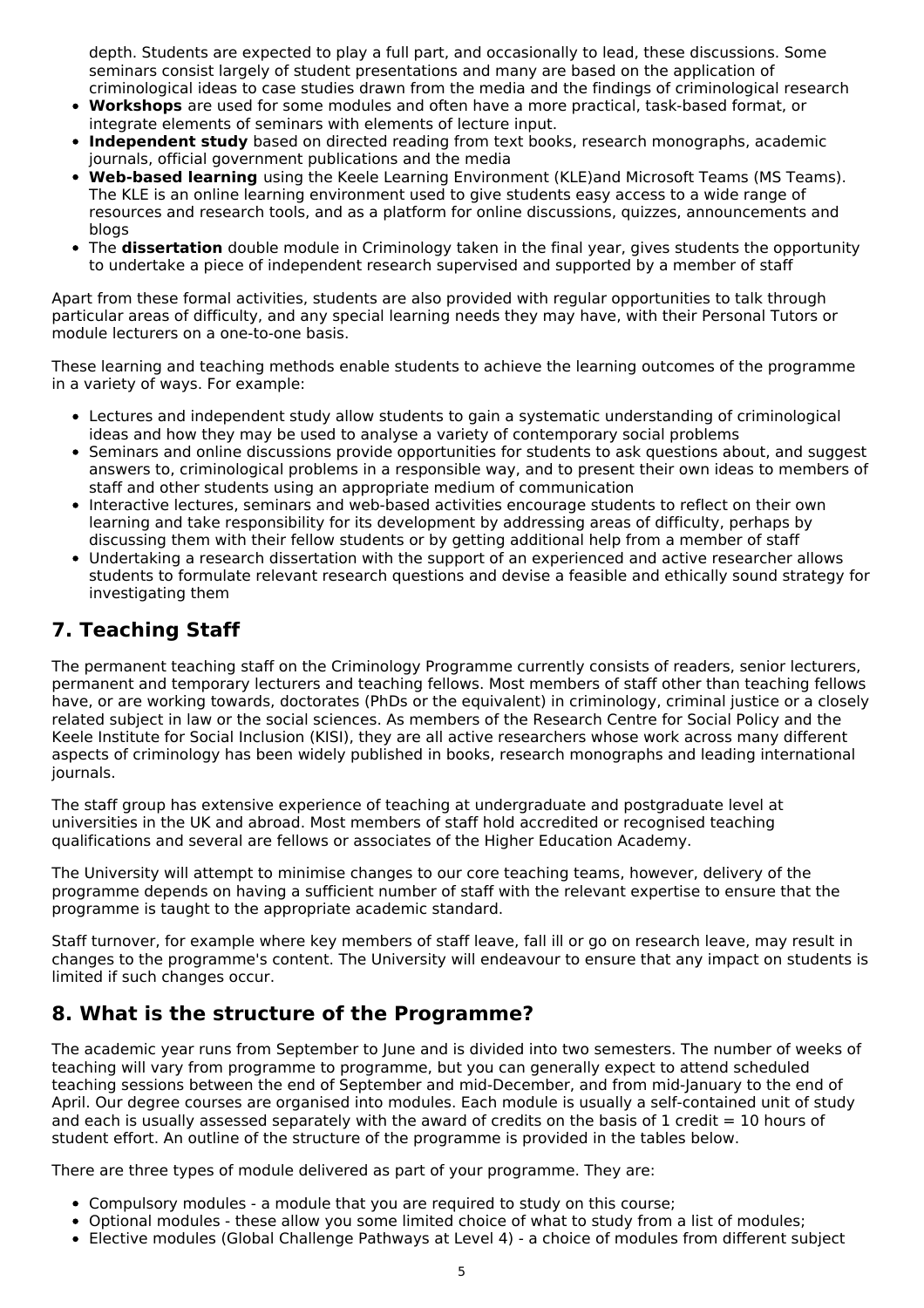areas within the University that count towards the overall credit requirement but not the number of subject-related credits.

A summary of the credit requirements per year is as follows, with a minimum of 90 subject credits (compulsory plus optional) required for each year.

For further information on the content of modules currently offered, including the list of elective modules, please visit: <https://www.keele.ac.uk/recordsandexams/modulecatalogue/>

| Year    | <b>Compulsory</b> | <b>Optional</b> |     | <b>Electives</b> |     |
|---------|-------------------|-----------------|-----|------------------|-----|
|         |                   | Min             | Max | Min              | Max |
| Level 4 | 30                | 75              | 90  | 0                | 15  |
| Level 5 | 90                | 0               | 30  | 0                | 30  |
| Level 6 | 30                | 60              | 90  | O                | 30  |

## **Module Lists**

## **Level 4**

| <b>Compulsory modules</b>                   | <b>Module Code</b> | <b>Credits</b> | <b>Period</b> |
|---------------------------------------------|--------------------|----------------|---------------|
| <b>Understanding Crime</b>                  | CRI-10010          | 15             | Semester 1    |
| Criminal Justice: Process, Policy, Practice | CRI-10013          | 15             | Semester 2    |

| <b>Optional modules</b>                             | <b>Module Code</b> | <b>Credits</b> | <b>Period</b> |
|-----------------------------------------------------|--------------------|----------------|---------------|
| Murder                                              | CRI-10011          | 15             | Semester 1    |
| Psychology and Crime                                | CRI-10012          | 15             | Semester 1    |
| Thinking Criminologically                           | CRI-10018          | 15             | Semester 1    |
| Social inequalities in the contemporary<br>world    | SOC-10009          | 15             | Semester 1    |
| <b>Investigating Social Issues</b>                  | SOC-10021          | 15             | Semester 1    |
| Investigating Crime: Criminological<br>Perspectives | CRI-10014          | 15             | Semester 2    |
| Punishment: Beyond the popular<br>imagination       | CRI-10015          | 15             | Semester 2    |
| Securing Global Order                               | PIR-10060          | 15             | Semester 2    |

## **Level 4 Module Rules**

In addition to the 30 credits of compulsory modules at level 4 (Cri-10010 and Cri-10013), students are also required to select AT LEAST 60 credits of option modules with a Cri module code prefix (so 60 credits from any combination of Cri-10011, Cri-10012, Cri-10018, Cri-10014, Cri-10015)

### **Additional optional modules: Languages and English for Academic Purposes**

Students on this programme will also be able to study language modules offered by the Language Centre, either as part of a Global Challenge Pathway or as optional modules, and may be able to achieve an enhanced degree title with the designation 'With (advanced) Competency in [language]', depending on the level of language attainment they achieve at Keele. For full details of how language modules can be accommodated within your programme of study,

click <https://www.keele.ac.uk/study/languagecentre/modernlanguages/enhanceddegreetitles/>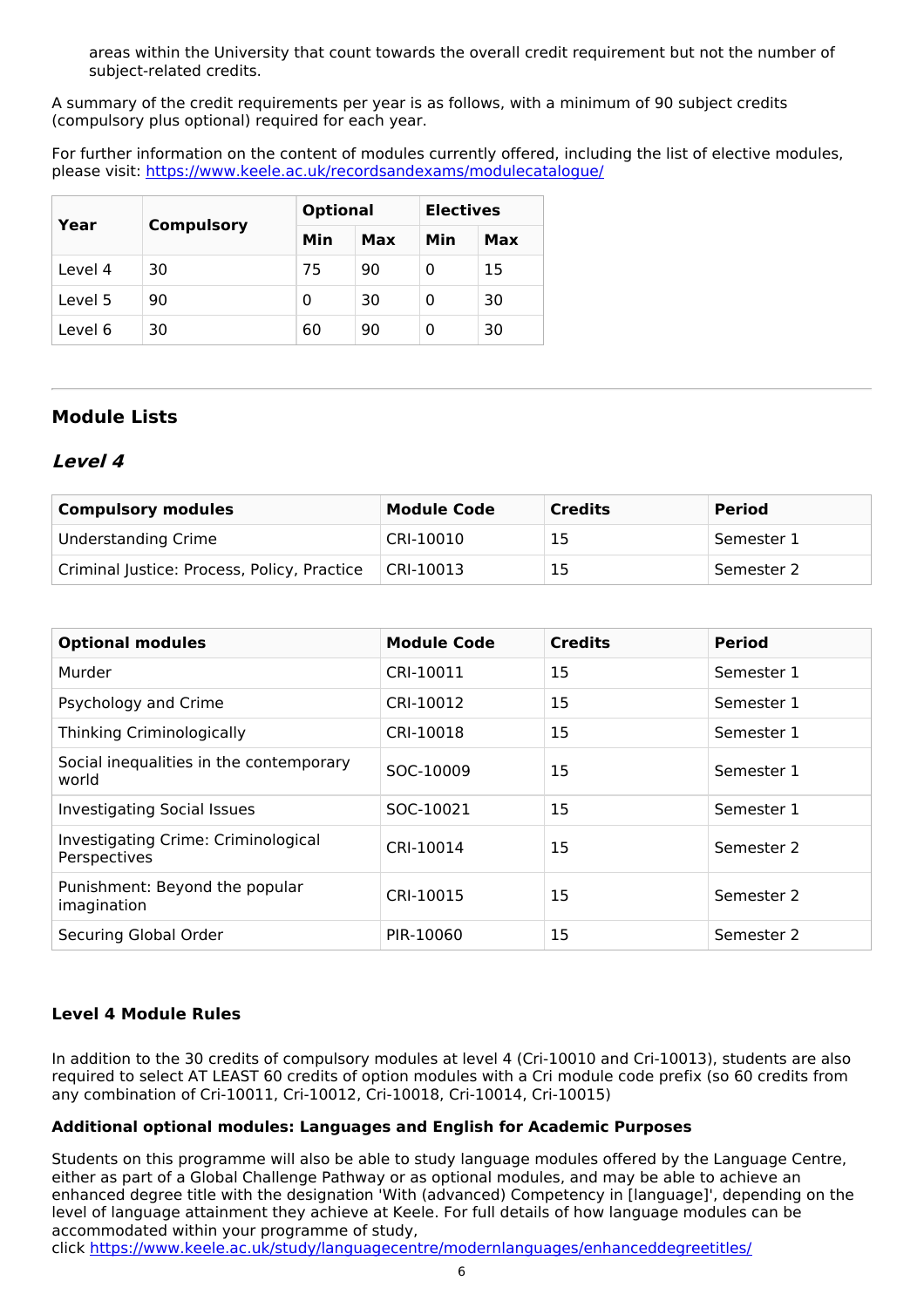Students who are required to take an English for Academic Purposes (EAP) module as a result of their language competency test result will be required to pick this as their first option choice. NB: students can take an EAP module only with the approval of the English Language Programme Director and are not able to take any other Language module in the same academic year.

## **Global Challenge Pathways (GCPs) - Level 4 (year 1) students only**

Students at Level 4 in 2022/23 have the option of taking a Global Challenge Pathway, which includes one 15 credit module in each year of the degree. Global Challenge Pathways offer students the chance to fulfil an exciting, engaging route of interdisciplinary study. Choosing a pathway, students will be presented with a global issue or 'challenge' which directly relates to societal issues, needs and debates. They will be invited to take part in academic and external facing projects which address these issues, within an interdisciplinary community of students and staff. Students completing a Global Challenge Pathway will receive recognition on their degree certificate.

| <b>Digital</b><br><b>Futures</b>                        | The Digital Futures pathway offers you the opportunity to become an active contributor to<br>current debates, cutting-edge research, and projects with external partners, addressing<br>both the exciting potential and the challenges of disruptive digital transformation across<br>all spheres of life.<br>Part of a diverse and interdisciplinary pathway community, you will engage in exciting,<br>impactful collaborative project work in innovative formats. Engaged in real-world<br>scenarios, you will use digital technology and creativity to promote inclusive, empowering,<br>and sustainable change at local and global levels.<br>Module: A digital life: challenges and opportunities (GCP-10005)                                                               |
|---------------------------------------------------------|-----------------------------------------------------------------------------------------------------------------------------------------------------------------------------------------------------------------------------------------------------------------------------------------------------------------------------------------------------------------------------------------------------------------------------------------------------------------------------------------------------------------------------------------------------------------------------------------------------------------------------------------------------------------------------------------------------------------------------------------------------------------------------------|
| <b>Climate</b><br>Change &<br><b>Sustainability</b>     | Through the Climate Change & Sustainability pathway you will develop the skills,<br>understanding and drive to become agents of change to tackle climate change and wider<br>sustainability challenges.<br>You will work with international partners to explore climate change and sustainability in<br>different international contexts; lead your own projects to drive real change in your<br>communities; and be part of educating others to help achieve a more sustainable future.<br>Module: Climate Change & Sustainable Futures: Global Perspectives (GCP-<br>10009)                                                                                                                                                                                                     |
| <b>Social Justice</b>                                   | Students on this pathway will embark on a reflective journey drawing upon decolonising,<br>feminist, and ethical perspectives on social justice, forging transformative outputs as<br>agents of change.<br>You will enter a dialogue with local, national, and international partners from Universities,<br>NGOs, International Human Rights Committees. You will engage with key societal<br>challenges, for example Covid 19 as a social crisis with impact on gender and racial<br>identities. The pathway will allow you to monitor and critically evaluate policies and<br>human rights treaties, and produce and disseminate digitally fluent, international and<br>sustainable project findings.<br>Module: Reflections on Social Injustices, Past and Present (GCP-10003) |
| <b>Enterprise &amp;</b><br>the Future of<br><b>Work</b> | If we are to achieve the promise of Sustainable Development Goals, solve the climate<br>crisis and take advantage of the changes that the digital revolution provide, we need to<br>understand the power of enterprise and prepare for future contexts of work, creativity and<br>disruption.<br>Supporting you to be part of future-facing solutions, this pathway will give you the ability<br>to make judgements on the utilisation of resources, labour and capital. It will support you<br>in developing creative, original thinking, allowing you to collaborate on projects that<br>persuade and effect change, setting you up to thrive in future environments of work and<br>innovation.<br>Module: Enterprise and the Future of Work 1 (GCP-10007)                      |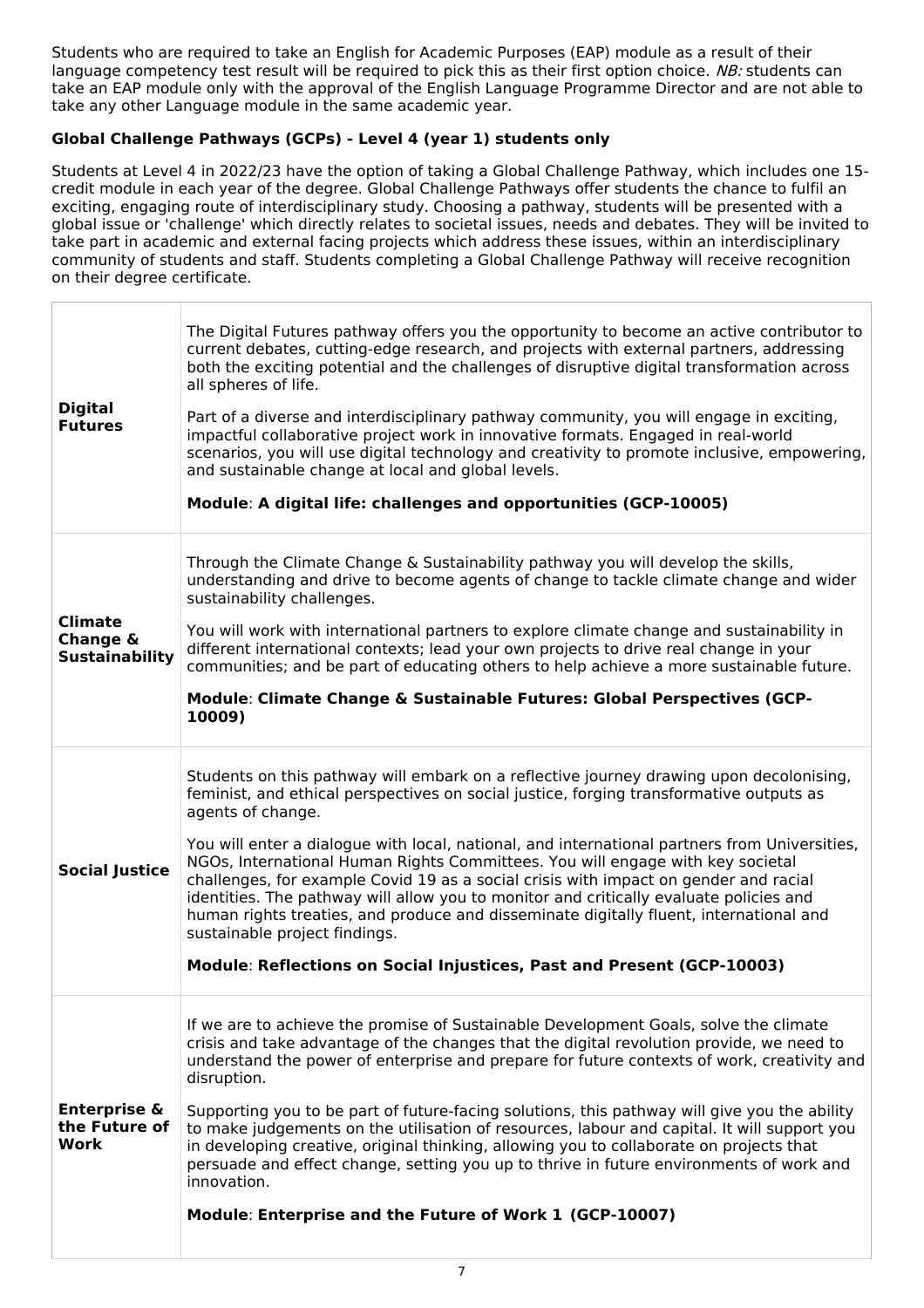| <b>Global Health</b><br><b>Challenges</b> | By taking the global health challenge pathway you will develop solutions to improve the<br>health and quality of life for particular people and communities, engaging with these<br>groups to co-design interventions.<br>This pathway will provide you with skills that go beyond a focus on health and will allow<br>you to develop your ability to work in a team and lead change in society. The knowledge,<br>skills and work experience will complement your core degree and enhance your career<br>opportunities and graduate aspirations.<br>Module: Key concepts and challenges in global health (GCP-10001) |
|-------------------------------------------|-----------------------------------------------------------------------------------------------------------------------------------------------------------------------------------------------------------------------------------------------------------------------------------------------------------------------------------------------------------------------------------------------------------------------------------------------------------------------------------------------------------------------------------------------------------------------------------------------------------------------|
| Languages &                               | By choosing modules from this pathway, will develop a practical knowledge of a specific<br>language, allowing you to graduate with an enhanced degree title, or develop skills to<br>teach English as a Foreign Language. You will meet and communicate with speakers<br>different linguistic and cultural communities, ranging from students at partner universities<br>in Japan and China, to refugees in Hanley, and develop an understanding of how<br>languages and cultures interact.<br>This pathway explores the power of language as a force both for breaking down and                                      |
| <b>Intercultural</b><br><b>Awareness</b>  | building cultural and political barriers - words can be weapons as well as bridges. You will<br>examine how language is used, examine linguistic choices and how these impact on<br>intercultural understanding. Throughout the pathway we also examine the practice of<br>communication across cultural contexts, exploring cultural differences such as the<br>language of ethnicity and gender.                                                                                                                                                                                                                    |
|                                           | Modules: you will be able to select from either a Modern Language of your<br>choice OR Certificate in TESOL Level 1.                                                                                                                                                                                                                                                                                                                                                                                                                                                                                                  |

# **Level 5**

| <b>Module Code</b> | <b>Credits</b> | <b>Period</b> |
|--------------------|----------------|---------------|
| CRI-20016          | 15             | Semester 1    |
| CRI-20021          | 15             | Semester 1    |
| CRI-20022          | 15             | Semester 1    |
| CRI-20015          | 15             | Semester 2    |
| CRI-20020          | 15             | Semester 2    |
| CRI-20034          | 15             | Semester 2    |
|                    |                |               |

| <b>Optional modules</b>                                                          | <b>Module Code</b> | <b>Credits</b> | <b>Period</b> |
|----------------------------------------------------------------------------------|--------------------|----------------|---------------|
| The International Politics of the Middle<br>East: A Century of War and Diplomacy | PIR-20094          | 15             | Semester 1    |
| <b>Cultures of Consumption</b>                                                   | SOC-20036          | 15             | Semester 1    |
| <b>Contemporary Social Theory</b>                                                | SOC-20049          | 15             | Semester 1    |
| Freedom and Equality                                                             | PIR-20066          | 15             | Semester 2    |

## **Level 5 Module Rules**

If students choose CRI-20020, they should be barred from taking SOC-20046 and EDU-20020. This is to ensure that students take only one research methods module.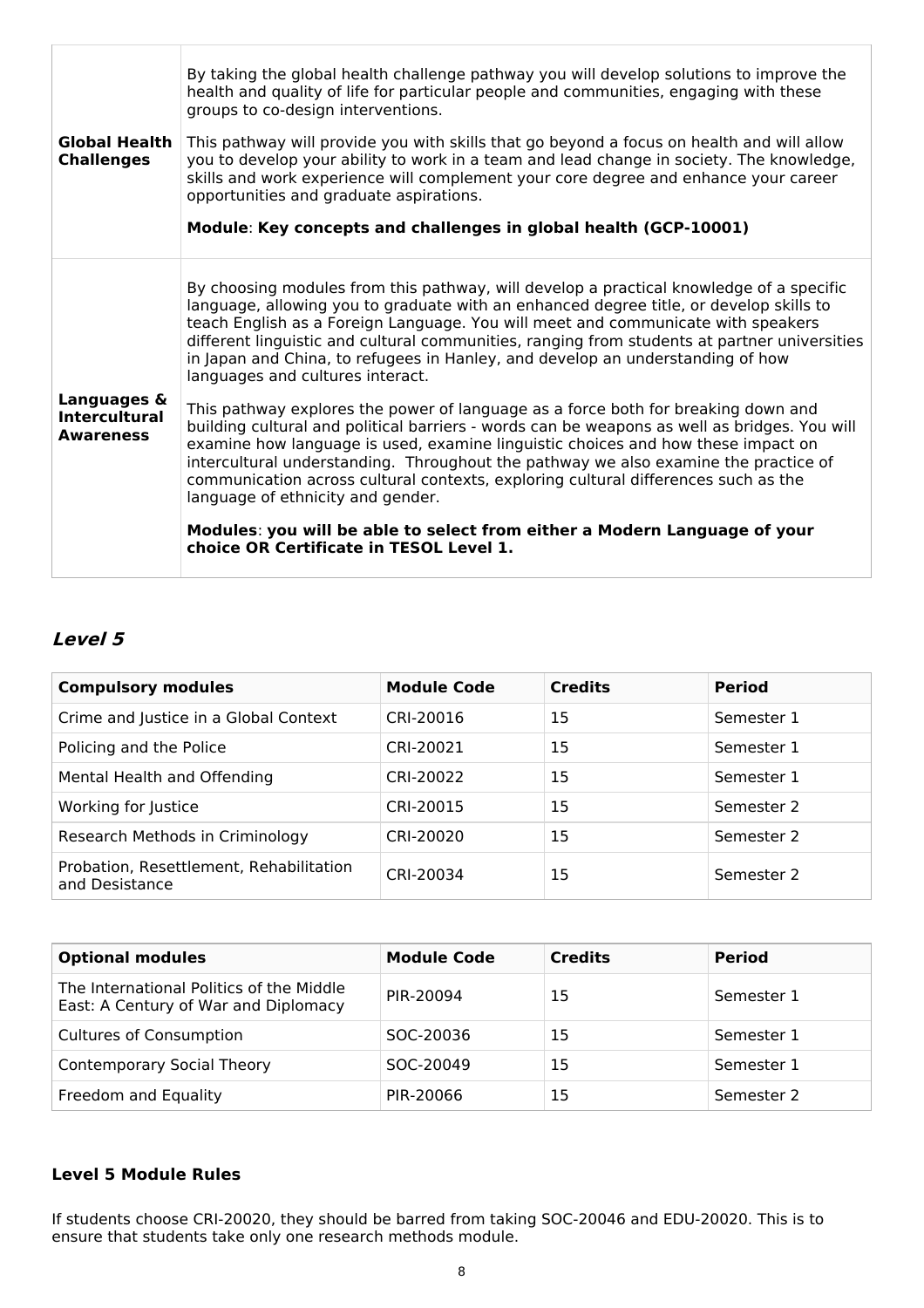## **Level 6**

| <b>Compulsory modules</b>          | <b>Module Code</b> | <b>Credits</b> | <b>Period</b> |
|------------------------------------|--------------------|----------------|---------------|
| Dissertation for Criminology - ISP | CRI-30046          | 30             | Semester 1-2  |

| <b>Optional modules</b>                                        | <b>Module Code</b> | <b>Credits</b> | <b>Period</b> |
|----------------------------------------------------------------|--------------------|----------------|---------------|
| State crimes and crimes against<br>humanity                    | CRI-30038          | 15             | Semester 1    |
| Popular Culture and Crime                                      | CRI-30045          | 15             | Semester 1    |
| Youth Justice and Crime                                        | CRI-30056          | 15             | Semester 1    |
| Understanding Terrorism and Counter-<br>Terrorism              | PIR-30114          | 15             | Semester 1    |
| Celebrity                                                      | SOC-30033          | 15             | Semester 1    |
| Prisons and Imprisonment                                       | CRI-30044          | 15             | Semester 2    |
| Living with 'Aliens': Immigration, Crime<br>and Social Control | CRI-30048          | 15             | Semester 2    |
| Drugs: High Crimes or Misdemeanours?                           | CRI-30049          | 15             | Semester 2    |
| Human Rights: Concepts, Norms and<br><b>Identities</b>         | PIR-30126          | 15             | Semester 2    |
| Israel/Palestine: Key Debates and Issues                       | PIR-30151          | 15             | Semester 2    |
| Home: belonging, locality and material<br>culture              | SOC-30032          | 15             | Semester 2    |

## **Level 6 Module Rules**

In addition to the 30 credits for the compulsory Dissertation/Independent Study Project (ISP) Cri-30046, students are also required to select AT LEAST 60 credits of option modules with a Cri module code prefix (so 60 credits from any combination of Cri-30038, Cri-30044, Cri-30045, Cri-30048, Cri-30049, Cri-30056).

## **9. Final and intermediate awards**

Credits required for each level of academic award are as follows:

| <b>Honours</b><br><b>Degree</b>                     | 360<br>$c$ redits $ $ | You will require at least 120 credits at levels 4, 5 and 6<br>You must accumulate at least 270 credits in your main subject (out of 360 credits<br>overall), with at least 90 credits in each of the three years of study*, to graduate<br>with a named single honours degree in this subject.<br>*An exemption applies for students transferring from a Combined Honours<br>programme - see point 3.4 here: https://www.keele.ac.uk/regulations/regulationc3/ |
|-----------------------------------------------------|-----------------------|----------------------------------------------------------------------------------------------------------------------------------------------------------------------------------------------------------------------------------------------------------------------------------------------------------------------------------------------------------------------------------------------------------------------------------------------------------------|
| Diploma in<br>Higher<br><b>Education</b>            | 240<br>credits        | You will require at least 120 credits at level 4 or higher and at least 120 credits at<br>level 5 or higher                                                                                                                                                                                                                                                                                                                                                    |
| <b>Certificate</b><br>in Higher<br><b>Education</b> | 120<br>credits        | You will require at least 120 credits at level 4 or higher                                                                                                                                                                                                                                                                                                                                                                                                     |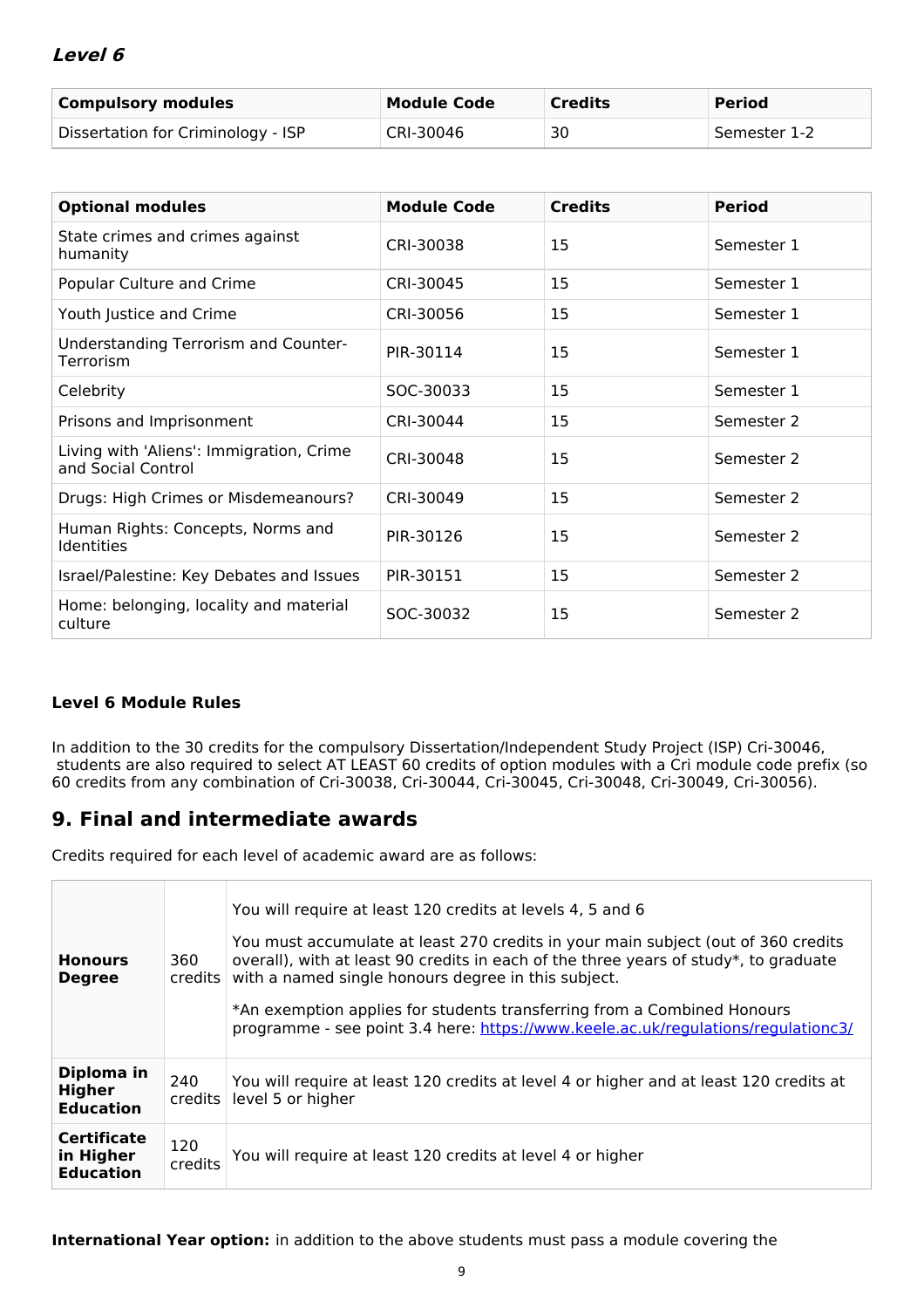international year in order to graduate with a named degree including the 'international year' wording. Students who do not complete, or fail the international year, will be transferred to the three-year version of the programme.

# **10. How is the Programme Assessed?**

The wide variety of assessment methods used on this programme at Keele reflects the broad range of knowledge and skills that are developed as you progress through the degree programme. Teaching staff pay particular attention to specifying clear assessment criteria and providing timely, regular and constructive feedback that helps to clarify things you did not understand and helps you to improve your performance. The following list is representative of the variety of assessment methods used on your programme:

- **Unseen examinations** in different formats test students' knowledge of criminological theories and the findings of criminological research and their ability to apply that knowledge responsibly in understanding social problems. Examinations may consist of essay, short answer, problem, case study and/or multiple choice questions.
- **Essays**, including those based on case study material, also test the quality and application of subject knowledge. In addition they allow students to demonstrate their ability to carry out basic bibliographic research and to communicate their ideas effectively in writing in an appropriate scholarly style using the Harvard system of referencing.
- **Class tests** taken either conventionally or online via the Keele Learning Environment (KLE) assess students' subject knowledge and their ability to apply it in a more structured and focused way.
- **Reviews** of other scholars' work test students' ability to identify and summarise the key points of a text and to evaluate the quality of arguments and the evidence used to support them. In the case of work based on empirical research, reviews also assess students' knowledge of research methodologies and their ability to make critical judgements about the appropriateness of different strategies for collecting and analysing data.
- **Research design projects, data analysis reports and short research papers** test student's knowledge of different research methodologies and the limits and provisional nature of criminological knowledge. They also enable students to demonstrate their ability to formulate research questions and to answer them using an appropriate strategy.
- **Oral and poster presentations and reports** assess students' subject knowledge and understanding. They also test their ability to work effectively as members of a team, to communicate what they know orally and visually, and to reflect on these processes as part of their own personal development.
- **Portfolios** may consist of a range of different pieces of work but routinely include a requirement that students provide some evidence of critical reflection on the development of their own learning.

Marks are awarded for summative assessments designed to assess your achievement of learning outcomes. You will also be assessed formatively to enable you to monitor your own progress and to assist staff in identifying and addressing any specific learning needs. Feedback, including guidance on how you can improve the quality of your work, is also provided on all summative assessments within three working weeks of submission, unless there are compelling circumstances that make this impossible, and more informally in the course of tutorial and seminar discussions.

# **11. Contact Time and Expected Workload**

This contact time measure is intended to provide you with an indication of the type of activity you are likely to undertake during this programme. The data is compiled based on module choices and learning patterns of students on similar programmes in previous years. Every effort is made to ensure this data is a realistic representation of what you are likely to experience, but changes to programmes, teaching methods and assessment methods mean this data is representative and not specific.

Undergraduate courses at Keele contain an element of module choice; therefore, individual students will experience a different mix of contact time and assessment types dependent upon their own individual choice of modules. The figures below are an example of activities that a student may expect on your chosen course by year stage of study. Contact time includes scheduled activities such as: lecture, seminar, tutorial, project supervision, demonstration, practical classes and labs, supervised time in labs/workshop, fieldwork and external visits. The figures are based on 1,200 hours of student effort each year for full-time students.

## **Activity**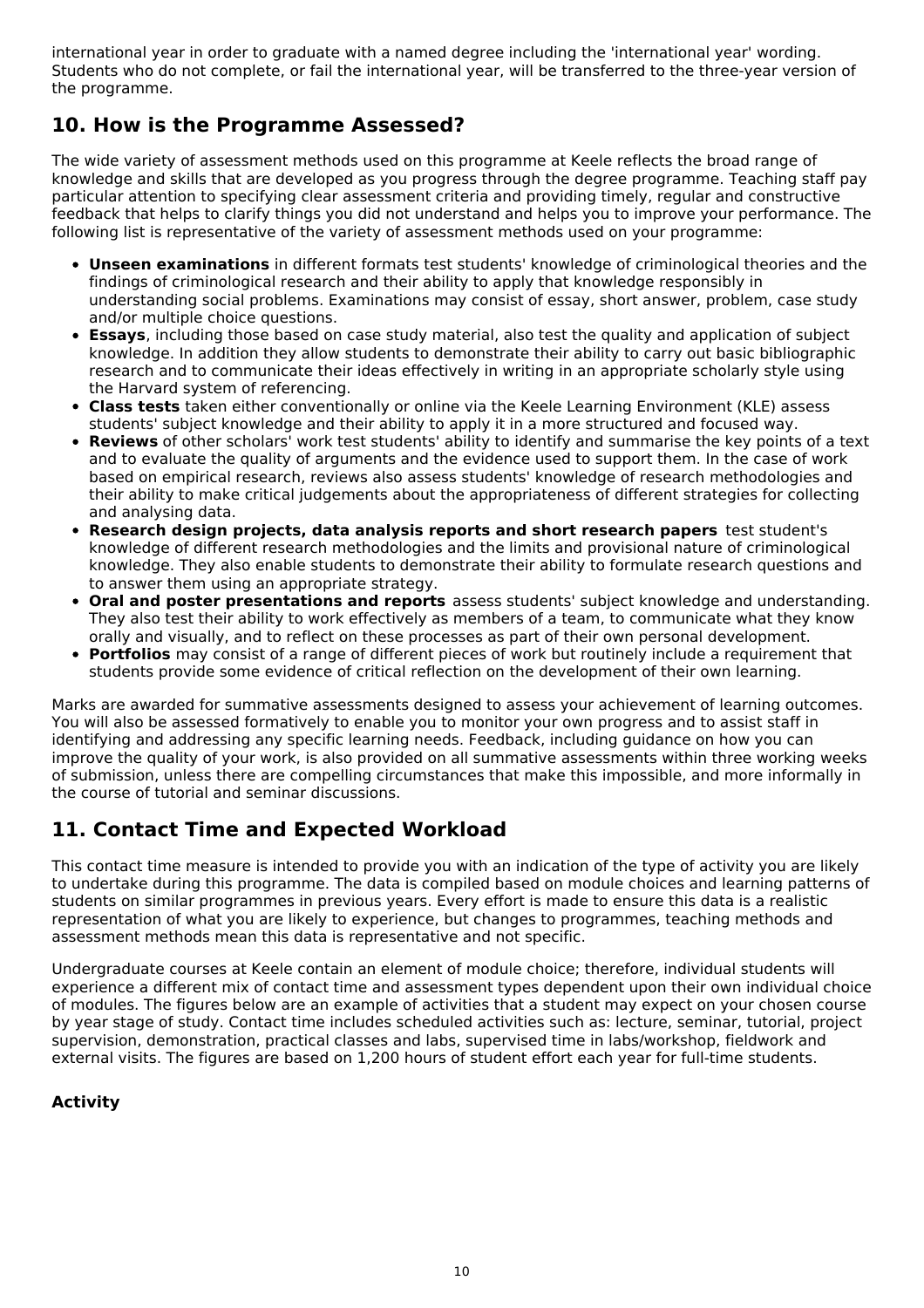|                     | <b>Scheduled learning and teaching</b><br>activities | <b>Guided independent</b><br><b>Study</b> | <b>Placements</b> |
|---------------------|------------------------------------------------------|-------------------------------------------|-------------------|
| Year 1 (Level<br>4) | 15%                                                  | 85%                                       | 0%                |
| Year 2 (Level<br>5) | 15%                                                  | 85%                                       | 0%                |
| Year 3 (Level<br>6) | 12%                                                  | 88%                                       | 0%                |

# **12. Accreditation**

This programme does not have accreditation from an external body.

# **13. University Regulations**

The University Regulations form the framework for learning, teaching and assessment and other aspects of the student experience. Further information about the University Regulations can be found at: <http://www.keele.ac.uk/student-agreement/>

The Criminology programme is compliant with the code of ethics of the British Society of Criminology.

A student who has completed a semester abroad will not normally be eligible to transfer onto the International Year option.

# **14. Other Learning Opportunities**

## **Study abroad (semester)**

Students on the programme have the potential opportunity to spend a semester abroad in their second year studying at one of Keele's international partner universities.

Exactly which countries are available depends on the student's choice of degree subjects. An indicative list of countries is on the website (<http://www.keele.ac.uk/studyabroad/partneruniversities/>); however this does not guarantee the availability of study in a specific country as this is subject to the University's application process for studying abroad.

No additional tuition fees are payable for a single semester studying abroad but students do have to bear the costs of travelling to and from their destination university, accommodation, food and personal costs. Depending on the destination they are studying at additional costs may include visas, study permits, residence permits, and compulsory health checks. Students should expect the total costs of studying abroad to be greater than if they study in the UK, information is made available from the Global Education Team throughout the process, as costs will vary depending on destination.

Whilst students are studying abroad any Student Finance eligibility will continue, where applicable students may be eligible for specific travel or disability grants. Students who meet external eligibility criteria may be eligible for grants as part of this programme. Students studying outside of this programme may be eligible for income dependent bursaries at Keele. Students travel on a comprehensive Keele University insurance plan, for which there are currently no additional charges. Some governments and/or universities require additional compulsory health coverage plans; costs for this will be advised during the application process.

## **Study Abroad (International Year)**

A summary of the International Year, which is a potential option for students after completion of year 2 (Level 5), is provided in the Annex for the International Year.

## **Other opportunities**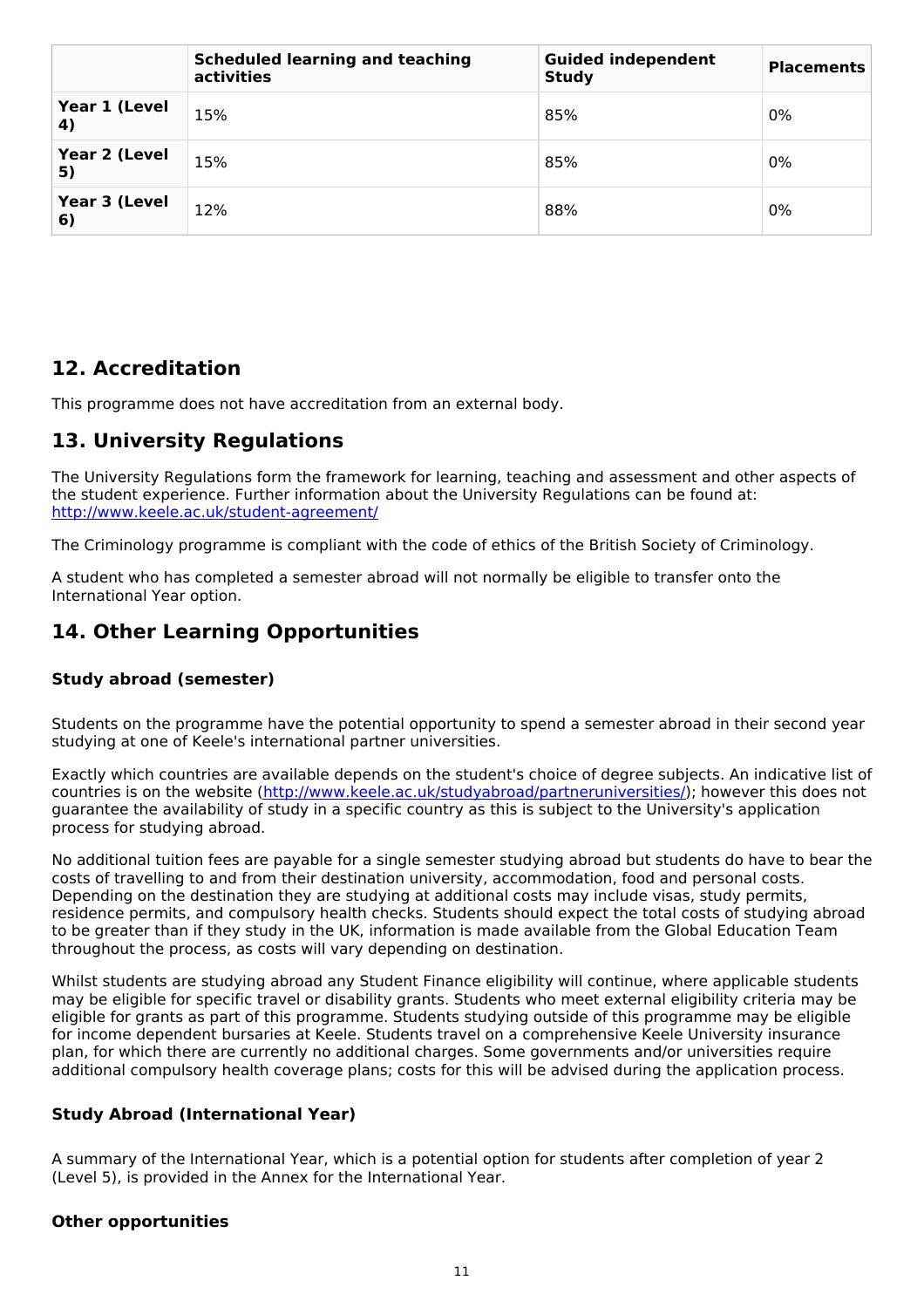Other optional learning opportunities for criminology students vary from year to year but in recent years have included a week long study trip to Ball State University in the American Midwestern state of Indiana. This will incur extra costs. Please visit the Criminology website for up to date information and costs.

### <https://www.keele.ac.uk/criminology/>.

During their time at Keele, students also have the opportunity to hear from, and talk to, a range of guest speakers and presenters including staff from local criminal justice agencies and leading academic criminologists from around the world.

Some of these activities are timetabled as part of taught modules, others are organised separately but are widely advertised and undergraduate students are always welcome to attend.

# **15. Additional Costs**

Students who elect to take and gain places on our work-based placement module for their final year of study will be expected to pay travel costs (usually one day weekly) to their placement. Distances vary and indicative distances range from 10 miles from Keele Campus to 40 miles (maximum). Opportunities are available to students, subject to availability and based on the number of partner agencies who offer such places, for work-based placements. Allocation for places is competitive, based on academic performance and selective application process. This usually involves the submission of an application and an interview process involving the host partners and administered by the programme.

| <b>Activity</b>                         | <b>Estimated Cost</b> |
|-----------------------------------------|-----------------------|
| Field courses - compulsory              | £0                    |
| Field courses - optional                | £0                    |
| Equipment                               | £0                    |
|                                         |                       |
| Other additional costs                  | £0                    |
| <b>Total estimated additional costs</b> | £0                    |

These costs have been forecast by the University as accurately as possible but may be subject to change as a result of factors outside of our control (for example, increase in costs for external services). Forecast costs are reviewed on an annual basis to ensure they remain representative. Where additional costs are in direct control of the University we will ensure increases do not exceed 5%.

As to be expected there will be additional costs for inter-library loans and potential overdue library fines, print and graduation. We do not anticipate any further costs for this programme.

## **16. Annex - International Year**

### **Criminology with International Year**

### **International Year Programme**

Students registered for this Single Honours programme may either be admitted for or apply to transfer during their period of study at Level 5 to the International Year option. Students accepted onto this option will have an extra year of study (the International Year) at an international partner institution after they have completed Year 2 (Level 5) at Keele.

Students who successfully complete both the second year (Level 5) and the International Year will be permitted to progress to Level 6. Students who fail to satisfy the examiners in respect of the International Year will normally revert to the standard programme and progress to Level 6 on that basis. The failure will be recorded on the student's final transcript.

Study at Level 4, Level 5 and Level 6 will be as per the main body of this document. The additional detail contained in this annex will pertain solely to students registered for the International Year option.

### **International Year Programme Aims**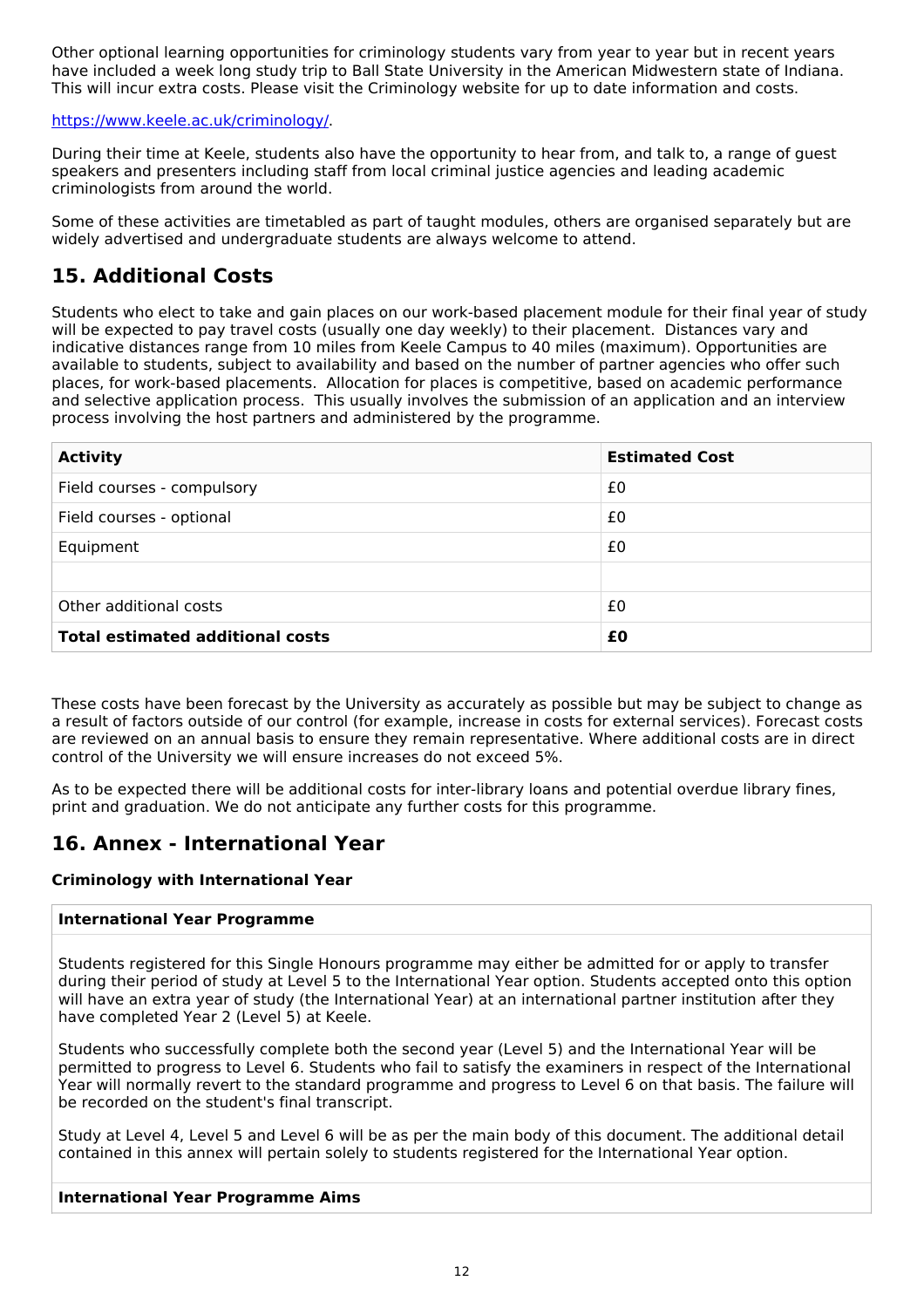In addition to the programme aims specified in the main body of this document, the international year programme of study aims to provide students with:

- 1. Personal development as a student and a researcher with an appreciation of the international dimension of their subject
- 2. Experience of a different culture, academically, professionally and socially

#### **Entry Requirements for the International Year**

Students may apply to the 4-year programme during Level 5. Admission to the International Year is subject to successful application, interview and references from appropriate staff.

The criteria to be applied are:

- Academic Performance (an average of 55% across all modules at Level 5 is required. Students with up to 15 credits of re-assessment who meet the 55% requirement may progress to the International Year. Where no Semester 1 marks have been awarded performance in 1st year marks and ongoing 2nd year assessments are taken into account)
- General Aptitude (to be demonstrated by application for study abroad, interview during the 2nd semester of year 2 (Level 5), and by recommendation of the student's personal tutor, 1st and 2nd year tutors and programme director)

Students may not register for both an International Year and a Placement Year.

#### **Student Support**

Students will be supported whilst on the International Year via the following methods:

- Phone or Skype conversations with Study Abroad tutor, in line with recommended Personal Tutoring meeting points.
- Support from the University's Global Education Team

#### **Learning Outcomes**

In addition to the learning outcomes specified in the main text of the Programme Specification, students who complete a Keele undergraduate programme with International Year will be able to:

- 1. Describe, discuss and reflect upon the cultural and international differences and similarities of different learning environments
- 2. Discuss the benefits and challenges of global citizenship and internationalisation
- 3. Explain how their perspective on their academic discipline has been influenced by locating it within an international setting.
- 4. Design, plan and critically evaluate research projects with respect to criminology, record relevant information accurately and systematically and be able to reflect on a range of sources in a critical manner.
- 5. Integrate, apply and develop enhanced principles relating to the analysis of criminology; recognise, describe and explain cultural phenomena across national boundaries and reflect critically upon problems relating to contemporary society and culture.

These learning outcomes will all be assessed by the submission of a satisfactory individual learning agreement, the successful completion of assessments at the partner institution and the submission of the reflective portfolio element of the international year module.

#### **Regulations**